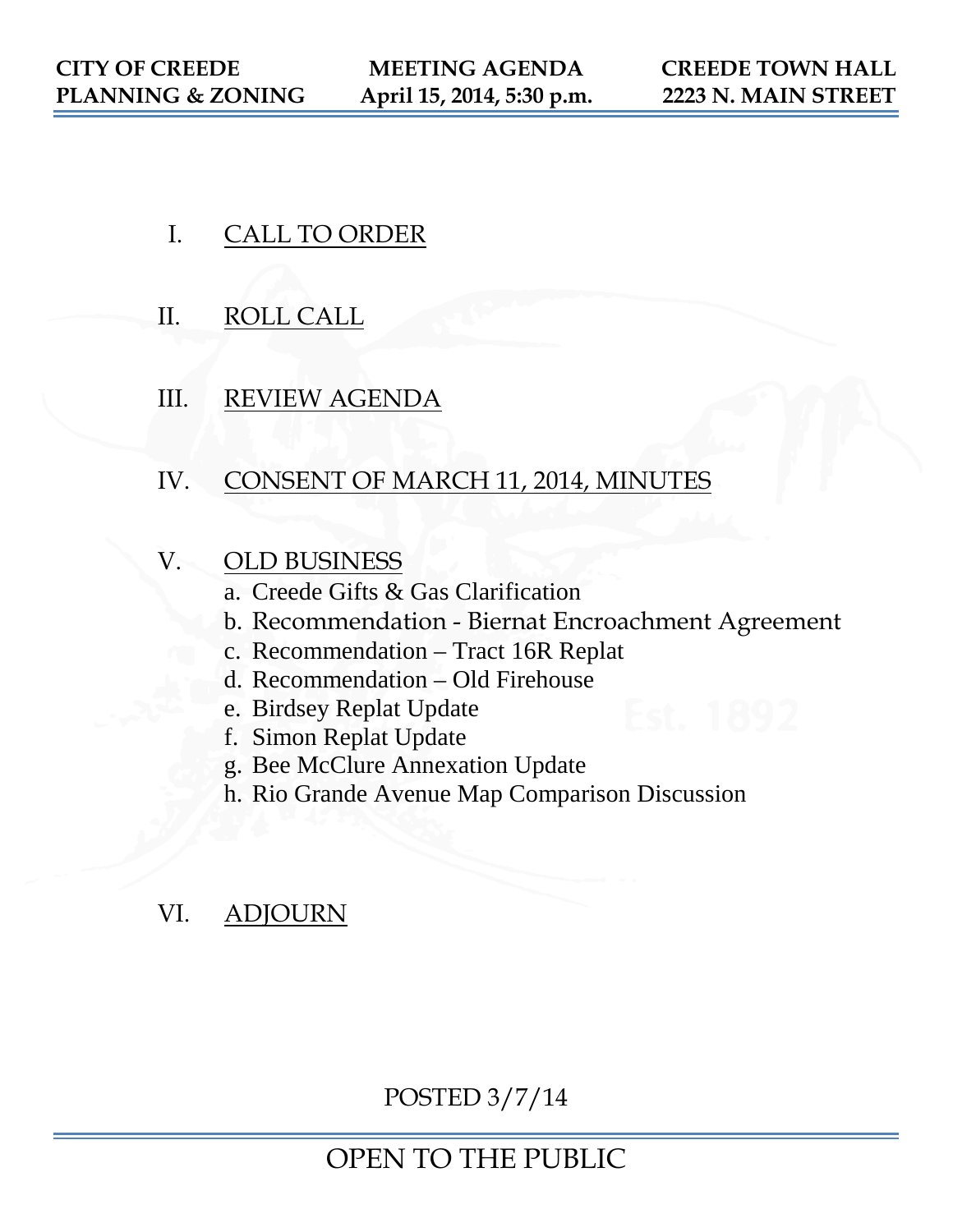# **ENCROACHMENT LICENSE AGREEMENT**

This AGREEMENT ("**Agreement")** is made and entered into as of this \_\_\_\_ day of April, 2014, (**Effective Date")**, by and between the **CITY OF CREEDE,** a Colorado statutory town, (the **"City"**) and **Alfred Biernat, Jr. and Faute de Mieux Corporation** (the **"Licensee"**). Hereinafter, the City and Licensee are sometimes referred to individually as a **"Party"** or collectively as **"Parties"**.

## **1. Recitals.**

The City owns the streets and the alleys as platted in the South Creede, subdivision, City of Creede, Colorado (**"Property"**) for right-of-way, utility, and drainage easements.

The Licensee owns a Lots 5, 6, 7, and 8, Block 43, as well as a portion of 8, 9, 10, and 11 in Block 2, and a portion of vacated west First Street all in South Creede. The Licensee is in the process of replatting this property. Licensee desires to construct a fence that will encroach into portions of West First Street and Capitol Avenue just above a steep hillside as depicted on the attached survey/site map attached as **"Exhibit A"**.

### **2. Encroachment License.**

Now, therefore, in consideration of the mutual covenants and conditions contained herein, the City hereby grants an Encroachment License to build a fence within the portions of West First Street and Capitol as shown in **"Exhibit A"**.

### **3. Terms.**

This agreement shall be for a term of five (5) years and commence on the Effective Date. This agreement will be reviewed and reconsidered every five (5) years for performance and compliance and may be revised accordingly. This agreement may be extinguished when the aforementioned encroaching fence is removed or destroyed.

### **4. Use of Site.**

This site will be used for a [should P&Z or BOT approve the design of the fence?] fence only and no structure of any kind shall be constructed. During the term of this Agreement the Licensee shall keep the premises free from any other encroachment(s). The Licensee shall keep the fence in good repair and comply with all City regulations. Nothing in this agreement shall waive or modify any obligation to seek building permits, variances, or other approval necessary to meet applicable laws and regulations.

### **5. Consideration.**

The consideration for this Encroachment License shall be **ONE HUNDRED DOLLARS (\$100.00) per year.** The City will invoice the Licensee on April  $15<sup>th</sup>$  of each year. If payment is not received within 30 calendar days, a penalty of \$10.00 per month will be added.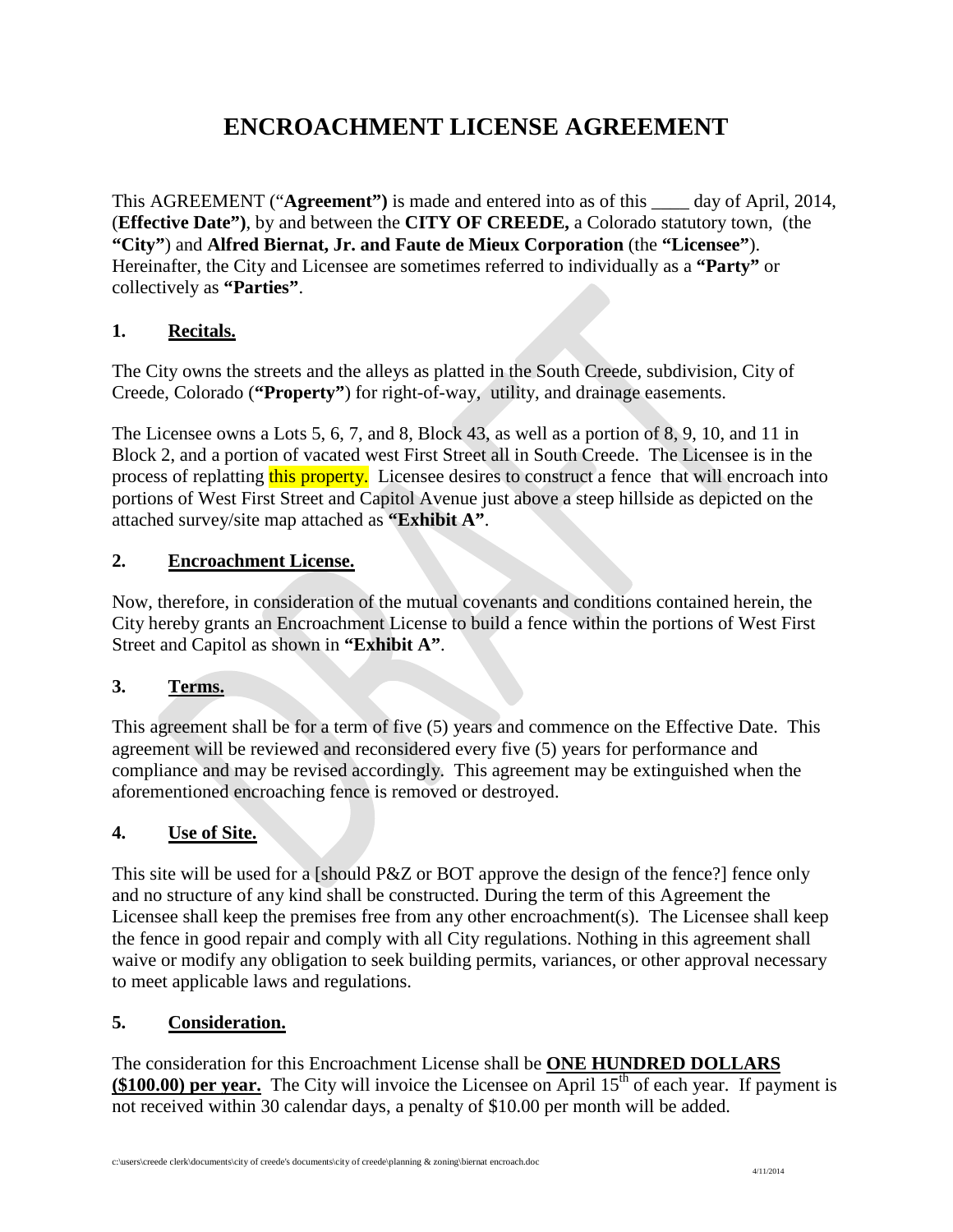#### **6. Indemnification.**

Licensee agrees to protect, defend, indemnify and hold the City (inclusive of its parent companies, subsidiaries and affiliates) harmless from and against any and all liabilities, claims, expenses, demands, actions losses and damages (including reasonable attorney fees and costs), that may at any time be asserted against City by reason of: (i) the use of the Easement by Licensee, or its agents, servants, employees, customers, guests, visitors, contractor, invitees or licensees; or (ii) any reason relating to or arising from this Agreement, except in the event that any of the aforementioned claims arise directly out of the gross negligence or willful misconduct of City. The City or any utility company having authority to use the easement shall not be liable for repair or replacement of fences in the event they are moved, damaged, or destroyed by virtue of the lawful use of the easement.

#### **7. Assignment.**

This License Agreement may not be assigned by the Licensee without the prior written consent of the City. The City encourages the Licensee to inform any purchaser of the Licensee's property or interests of the existence of this Agreement and the City will promptly consider any request by the Licensee for assignment to such subsequent purchaser. This Agreement shall run with the land and be recorded against the title to the property.

#### **8. No Warranty of Title.**

This Easement License is without warranty of title and is subject to all prior liens, encumbrances, easements, restrictions, reservations, and rights of way affecting the City's property.

#### 8. **Notices.**

All notices and communications required herein shall be in writing and shall be sent by certified mail to the following addresses:

City: Licensee: Attn: Town Manager 3502 South Hampton P.O. Box 457 Dallas, TX 75224 Creede, Colorado 81130

City of Creede Alfred Biernat Jr. & Faute de Mieux Corp.

Notices shall be deemed properly given when mailed by certified mail in a sealed envelope, postage prepaid, addressed to the above addresses. Any such notice or demand shall be deemed to have been given or made at the time it is deposited in the United States Post Office. Any party may change its address of record by giving written notice of the change to the other party.

#### 9. **General Provisions.**

(a) *Severability.* If any provision of this Agreement or the application of any provision of this Agreement to any person or circumstance is, to an extent, held to be invalid or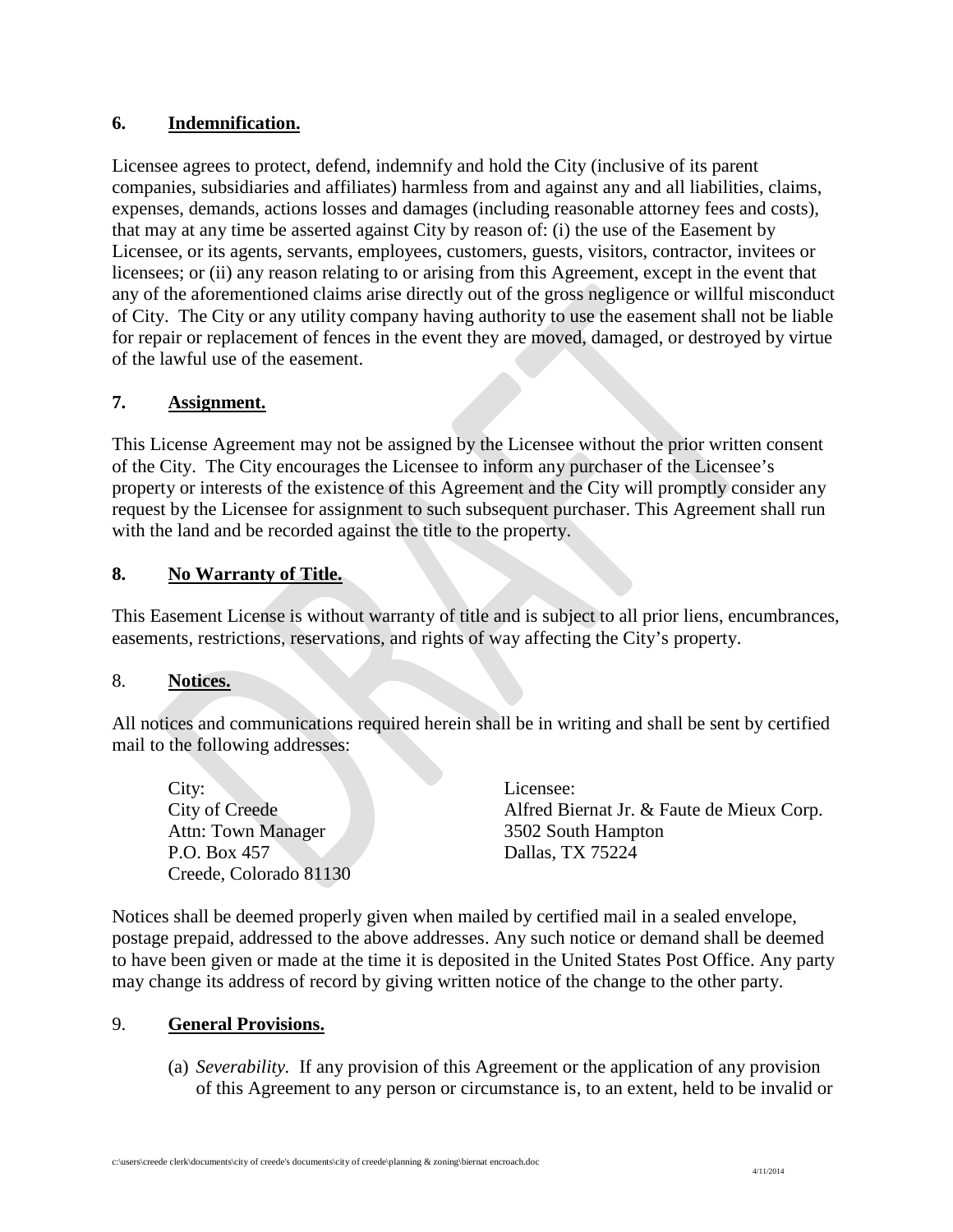unenforceable, the reminder of this Agreement or the application of that provision to persons or circumstance other than those as to which it is held invalid or enforceable, will not be affected, and each provision of this Agreement will be valid and be enforced to the fullest extent permitted by law.

- (b) *Captions.* Headings and captions to the paragraphs in this Agreement are included for convenience only and do not modify and of the terms of this Agreement.
- (c) *Further Assurances.* Each Party to this Agreement will, at its own cost and expense, execute and deliver such further documents and instruments and will take such other actions as may be reasonably required or appropriated to evidence or carry out the intent and purposes of this Agreement.
- (d) *No Waiver.* No term, covenant, representation, warranty or condition of this Agreement may be waived without the execution of a written instrument signed by the City. The failure of the City at any time to require performance of any provision under this Agreement, or to exercise any remedy available to it hereunder or at law, shall in no manner affect the right of the City to enforce or exercise the same at any later date. Further, no waiver by the City of any condition, term, covenant, representation, remedy or warranty contained in this Agreement or available at law, whether by conduct or otherwise, in any one or more instances, shall be deemed to be or construed as a further or continuing waiver of the same.
- (e) *Construction.* This Agreement is a fully negotiated agreement, and both Parties participated in its drafting and negotiation. As such, the Parties hereby agree that the rule of construction that an agreement be construed harshly against the drafting party does not apply and should not be applied in the event that this Agreement should be construed by a third party, including but not limited to a Trier of fact.
- (f) *Authority.* Each Party hereby represents and warrants to the other that it has full right, power and authority to enter into and perform its duties under this Agreement in accordance with the provisions hereof and that the execution and delivery of this Agreement has been duly authorized.
- (g) *Governing Law and Venue.* This Agreement will be governed by, and in all respects construed in accordance with, the laws of the State of Colorado, without regard to principles of conflict of laws. The proper jurisdiction and venue for any action pertaining to this Agreement shall be in the county of district court of Mineral County.
- (h) *Counterparts.* This Agreement may be executed in one or more counterparts, all of which shall, for all purposes of this Agreement, when taken together be deemed one and the same agreement and shall become effective when all counterparts have been signed and delivered to each Party hereto.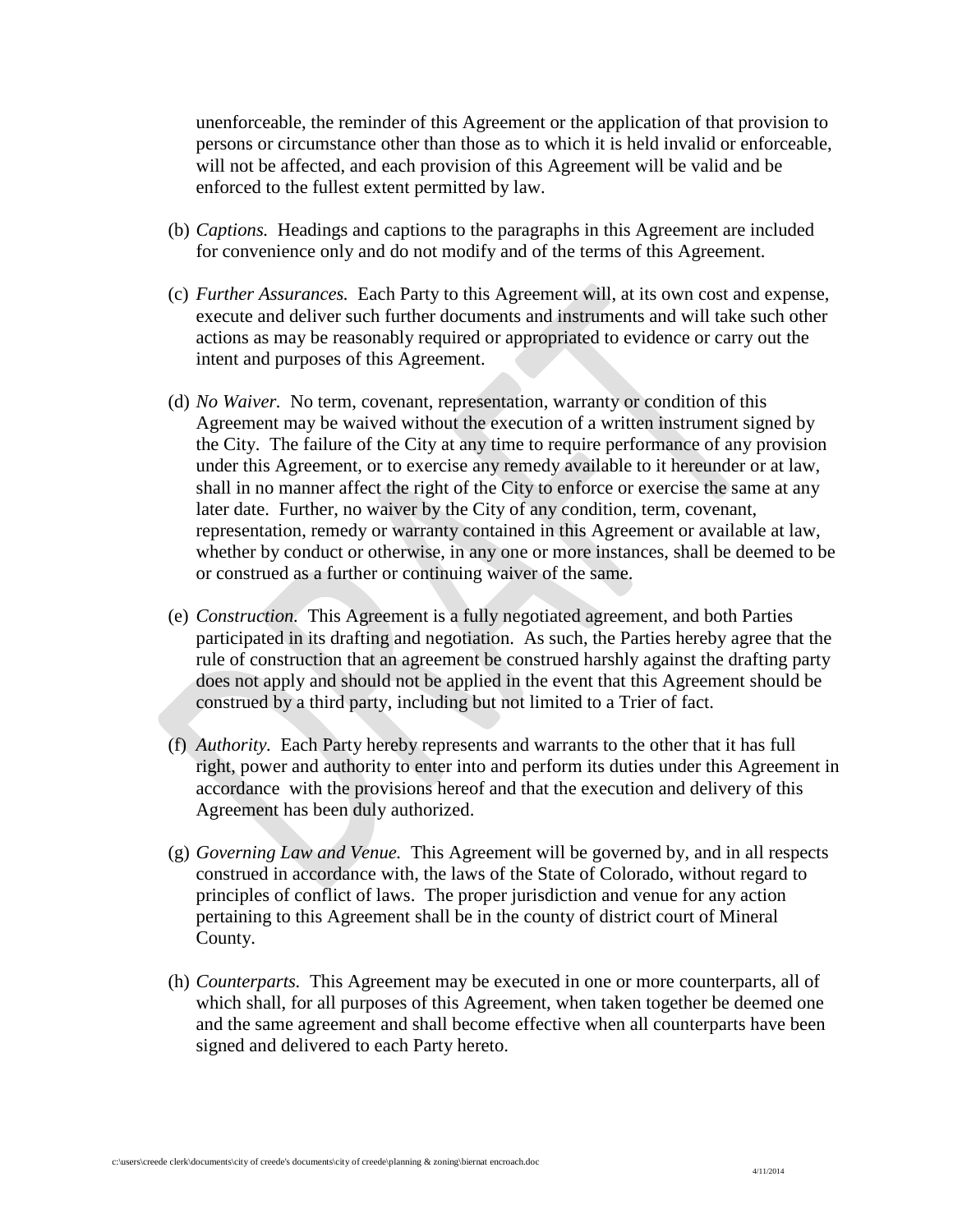(i) *Entire Agreement.* This Agreement constitutes the final, complete and exclusive statement between the Parties to this Agreement pertaining to the Property, and it supersedes any and all prior and contemporaneous understandings or agreements between the Parties, whether written or oral. This Agreement is binding on and inures to the benefit of the Parties, their respective heirs, representatives, successor and permitted assigns. No Party has been induced to enter into this Agreement by, nor is any Party relying upon, any representation or warranty outside those expressly set forth in this Agreement. Any agreement made after the date of this Agreement is ineffective to amend, modify, waive, release, or terminate this Agreement, in whole or in part, unless that agreement is in writing, is signed by both Parties to this Agreement, and specifically states that the agreement modifies this Agreement.

IN WITNESS WHEREOF, the Parties hereto have executed this Agreement as of the date first stated above.

| <b>LICENSEE:</b><br><b>Alfred Biernat, Jr. and</b><br><b>Faute de Mieux Corporation</b> |      | <b>CITY OF CREEDE:</b>                                          |      |
|-----------------------------------------------------------------------------------------|------|-----------------------------------------------------------------|------|
|                                                                                         |      | the contract of the contract of the contract of the contract of |      |
| <b>Alfred Biernat</b>                                                                   | Date | Eric Grossman, Mayor                                            | Date |
| By: $\overline{\phantom{a}}$                                                            | Date | ATTEST:                                                         |      |
|                                                                                         |      |                                                                 |      |
|                                                                                         |      | Randi Snead, City Clerk                                         | Date |
|                                                                                         |      |                                                                 |      |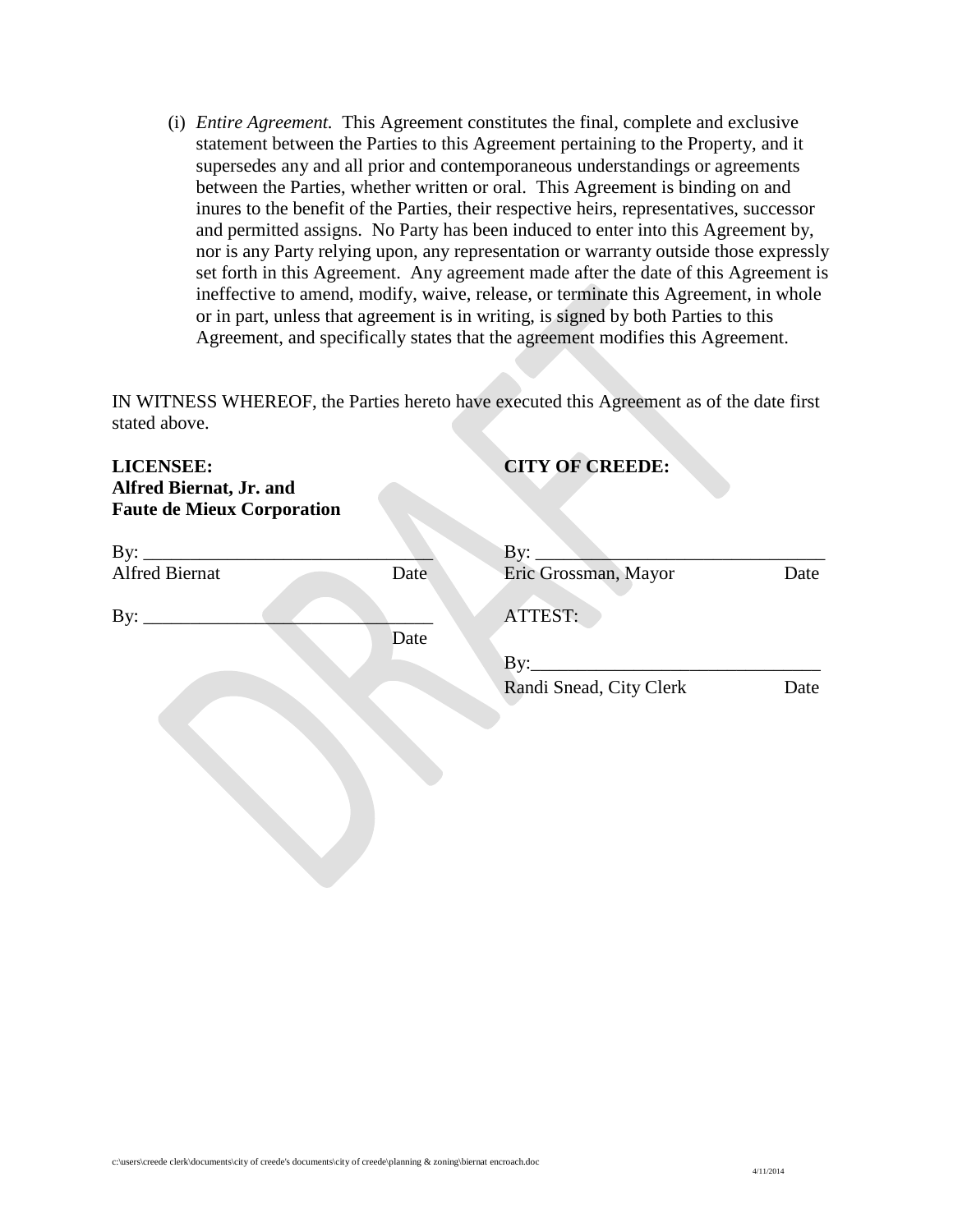# OLD FIREHOUSE SCHEDULE

TO: Mayor and Board of Trustees FROM: Clyde SUBJECT: Old Fire House DATE: April 9, 2014

- 1. April 15th; Planning Commission considers land use request, due process, and schedule and makes recommendation to Board of Trustees.
- 2. May  $6<sup>th</sup>$ ; Board of Trustees considers Planning Commission's recommendation. Requested Action: approve land use request, due process, and schedule and set a public hearing for the June 3<sup>rd</sup> to consider Ordinance No. 381 and Resolution 14-07.
- 3. If approved, prepare ordinance, deeds and resolution, send certified return receipt requested letters to adjacent property owners and put a Notice of Public Hearing in paper no less than 15 days prior to the June  $3<sup>rd</sup>$  meeting.
	- a. Notice to paper by May  $8<sup>th</sup>$ .
	- b. Notice to adjacent property owners  $\&$  post by May 16<sup>th</sup>.
- 4. June 3<sup>rd</sup>; Public Hearing for ordinance transferring property and resolution for replatting Old Firehouse property is held and Board of Trustees discuss and decide. (1 mylar  $\&$  3 paper 24 x 36 plus 2 11 x 17 plats for each)

Ordinance No. 381 authorizes the City to transfer property in Block 25, Creedmoor by Quit Claim Deeds to Mammoth Mountain Properties LLC.

- a. Exhibit A describes property City conveys to Mammoth Mountain Properties LLC.
- b. Exhibit B describes property Mammoth Mountain Properties LLC conveys to City.

Resolutions 2014-07 authorizes the property to be replatted.

#### Requested Action(s):

1) Approve Ordinance No. 381. 2) Approve Resolution 2014-07.

The documents including deeds & replat maps will then be signed & recorded in the same order.